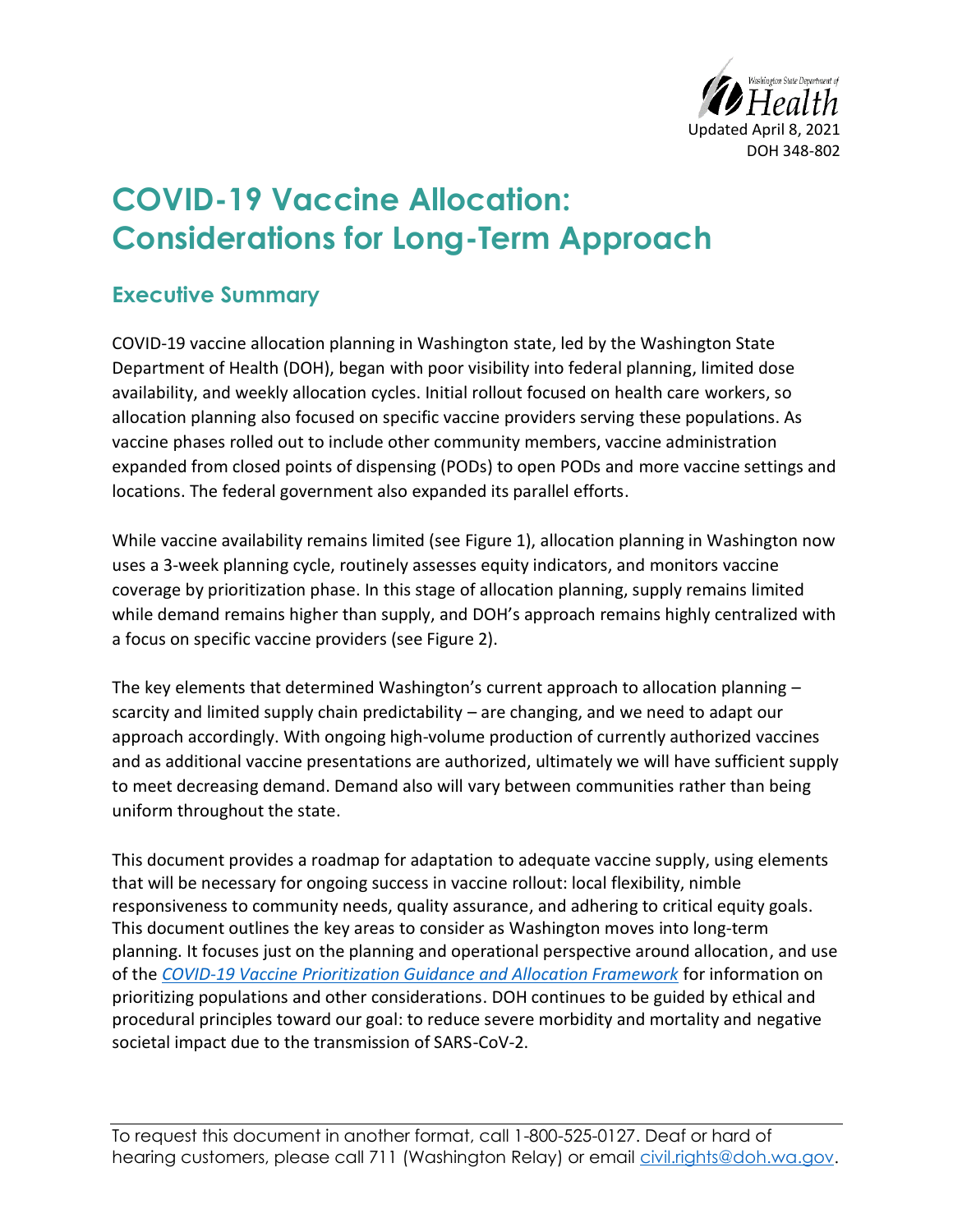# **Introduction**

The initial stage of COVID-19 vaccine distribution in Washington state was very *ad hoc*. The CDC announced weekly the number of vaccine doses that the state would receive. DOH's COVID-19 vaccine allocation planning team then would apportion doses to a multitude of locations as quickly as possible, while considering both feedback from various sources and allocation criteria. In mid-February 2021, the CDC began providing 3-week vaccine dose projections to all states. For the past few weeks, the DOH COVID-19 vaccine allocation planning team has continued to develop weekly allocations while simultaneously trying to transition to 3-week allocation cycles (Appendix A). A limited supply of vaccine complicates both the weekly and 3 week allocation periods.

This document starts a discussion on how vaccine allocation should work when the state has adequate supply, variable demand, and continued challenges in achieving key health equity goals. The allocation process will need to pay attention to scale, flexibility, and accountability.

# **Long-Term Vaccine Allocation**

With ongoing high-volume production of currently authorized vaccines and as additional vaccine presentations are authorized, Washington state eventually will have enough vaccine supply to meet demand (Figure 1).



## **Figure 1. Administration and Allocation Strategies Based on Vaccine Supply**

*Adapted from: Dooling, K. ACIP COVID-19 Vaccines Work Group. [CDC, Aug. 2020](https://www.cdc.gov/vaccines/acip/meetings/downloads/slides-2020-08/COVID-08-Dooling.pdf)*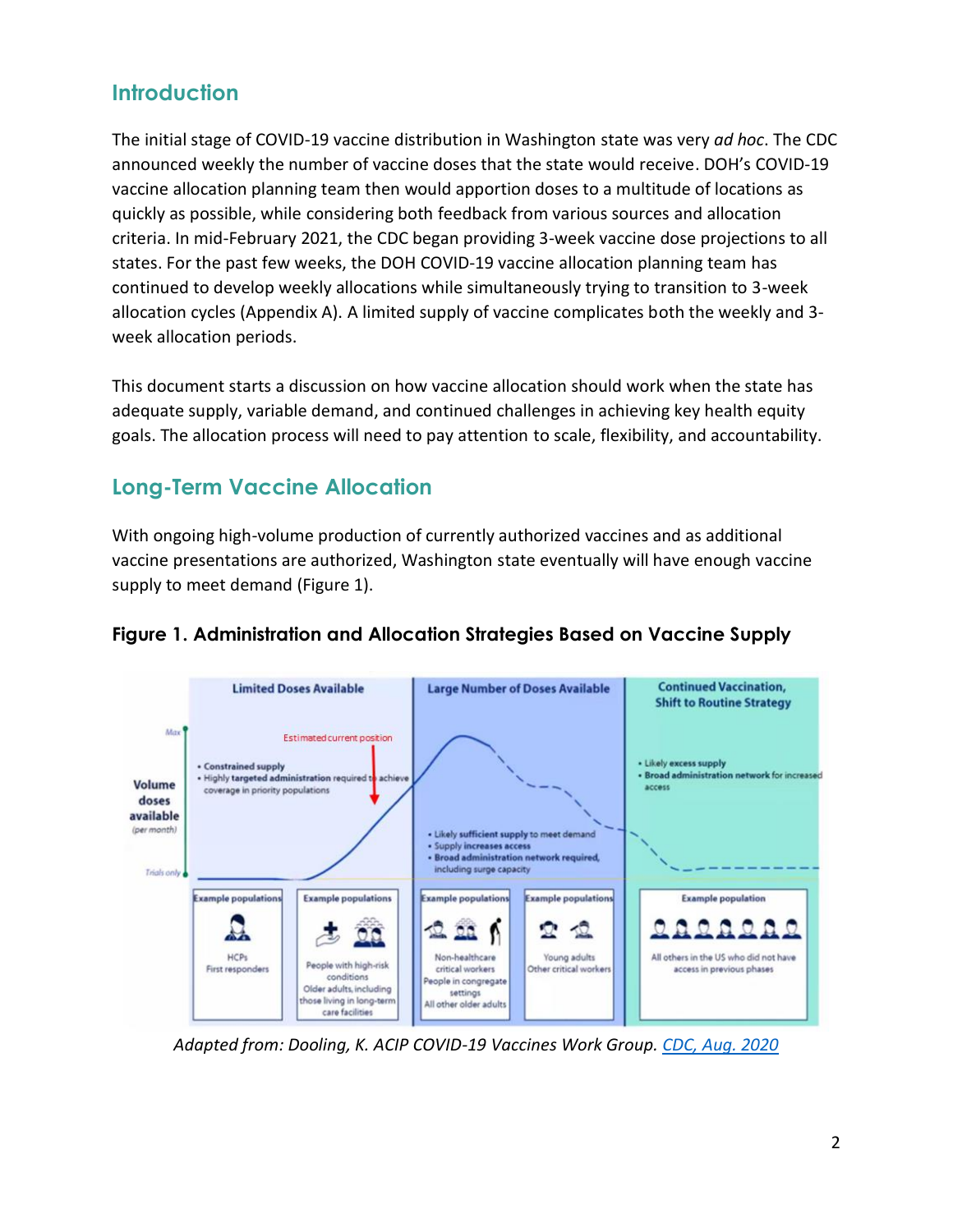DOH will need to adapt our approach to allocation as the key elements of supply and predictability improve. As the state begins to develop a long-term approach to vaccine allocation, it must pay attention to five areas, each of which is discussed below:

- Supply and demand
- Roles and responsibilities
- Vaccination settings and locations
- Information systems including data to action
- Accountability and quality assurance

Equity is a cross-cutting focus that must be considered and discussed in each of these areas. Established ethical and procedural principles remain unchanged and, guided by these principles, the goal remains to reduce severe morbidity, mortality and negative societal impact due to the transmission of SARS-CoV-2. The ethical principles are:

- Maximum benefit
- Equal concern
- Mitigation of health inequities

Likewise, DOH will keep in place risk-based criteria to set general priorities among population groups and provide guidance that recognizes each group's distinct needs. These criteria are:

- Risk of acquiring infection
- Risk of severe disease or death
- Risk of negative societal impact
- Risk of transmitting infection to others

The DOH *Tribal Nations and American Indian/Alaska Native Engagement Plan* remains operational, and the agency is committed to upholding the responsibilities described in Chapter 43.376 RCW (Government-to-Government Relationships). The COVID-19 vaccine allocation planning team will continue using established channels to collaborate and consult with Tribal Nations and engage Urban Indian Health Programs. The COVID-19 vaccine community engagement team will work closely with the DOH Tribal Relations Director to plan and carry out culturally appropriate engagement with tribal organizations and urban Indian organizations.

#### Supply and Demand

In the coming weeks, DOH expects vaccine supply to slowly increase until it meets current demand. On the supply side, in addition to the increasing availability of Pfizer, Moderna, and Johnson & Johnson (Janssen) vaccines, other vaccine presentations may be added to the supply chain. For example, AstraZeneca may apply for FDA authorization soon. As vaccination efforts continue and supply increases, vaccine reluctance could create a barrier, especially among priority communities. This could compromise efforts to achieve equity goals. Plans for longterm allocation should recognize the need for vaccination approaches, settings, and locations to be responsive to community needs.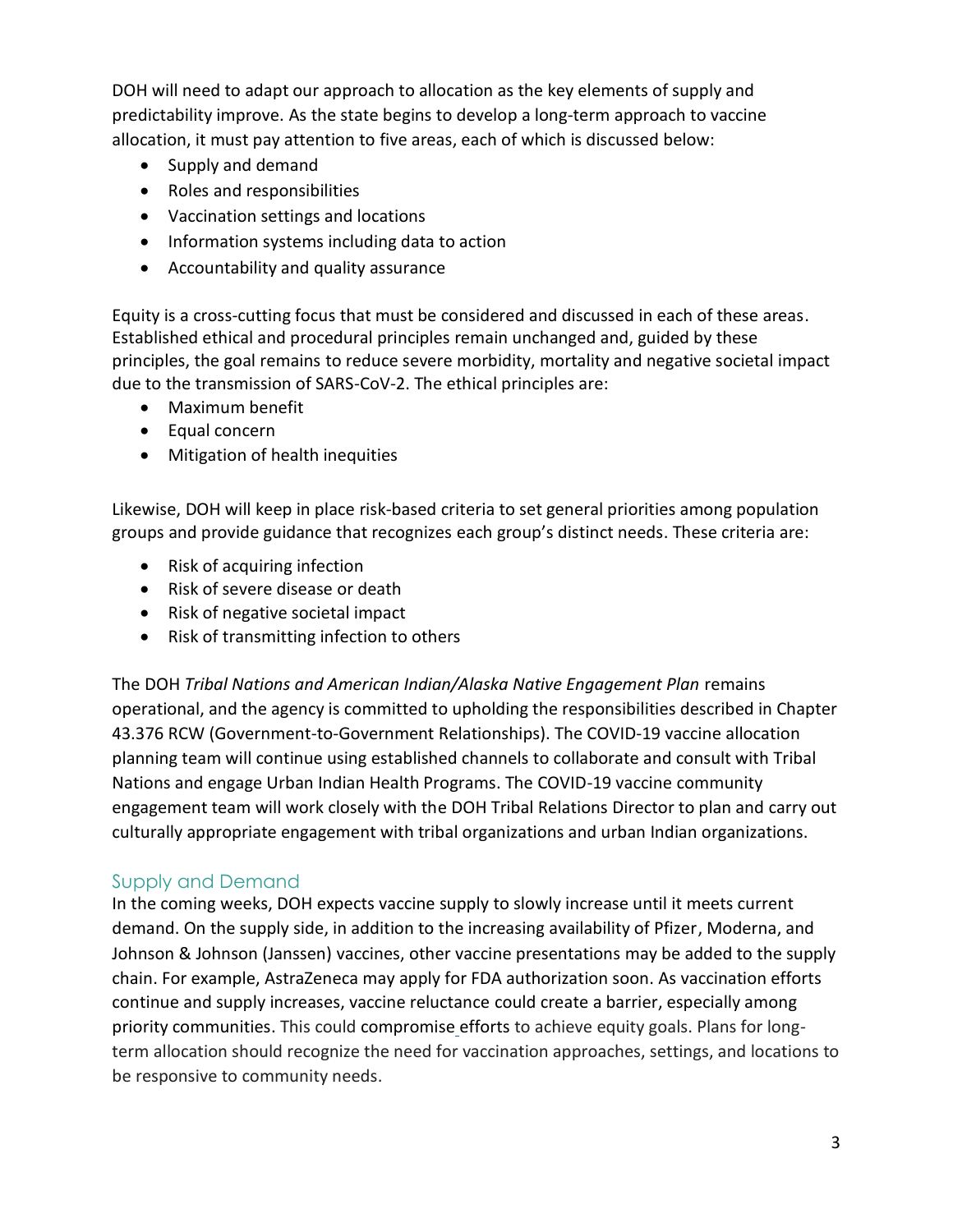#### Roles and Responsibilities

Local health jurisdictions (LHJs) are key DOH partners, with a deep knowledge of their communities. They are the state's strongest vaccine program implementers, while DOH has handled monitoring and evaluation, data systems, quality assurance, and technical assistance. In Washington, DOH administers the centralized vaccine allocation process, selecting where vaccine is being distributed to and how many doses are being provided. Until recently, this was determined at the level of individual vaccine providers. LHJs largely served as advisors, with 25% or less of allocation being routed through LHJ partners. Recently, we shifted to a system in which LHJs work with vaccination entities and locations within their communities to equitably determine where vaccines should be routed. This allows DOH to focus more on monitoring and evaluation, data systems, quality assurance, and technical assistance.

#### Vaccine Settings and Location

An extensive range of entities across federal and state systems in Washington provide vaccinations to eligible individuals. Federal entities include long-term care facilities (LTCFs), retail pharmacies, federally qualified health centers (FQHCs), and others, such as the Department of Defense (DoD). State entities include hospitals, clinical providers (medical and public health facilities), mobile units, temporary community (pop-up) clinics, and mass vaccination sites. State and federal programs overlap in some areas, such as retail pharmacy and FQHCs. Tribal authorities have established additional settings for vaccination. It is important to consider thoughtfully where vaccine doses should be distributed to, taking equity and social vulnerability indices into account.

#### Information Systems and Data to Action

Assessment staff routinely generate top-line data on total vaccine doses received and vaccinations administered. Both internal and public dashboards show demographic data, including race and ethnicity of vaccine recipients. Current information systems, however, are fragmented and do not effectively distinguish between federal and state administration, and do not clearly identify vaccination settings and locations. A lack of information constrains allocation planning. The systems lack routine and robust tracking of vaccine coverage by priority population phase. Multiple entities for vaccine administration and fragmented information systems have limited timely and complete monitoring of vaccine rollout. DOH has not yet established routine reporting and feedback cycles for action by key partners, including LHJs. Going forward, DOH must plan for information systems that can adequately ensure wellinformed analysis and allocation decisions. Data for action require confidence in data integrity and timeliness, both to allow course corrections as needed and to ensure that critical equity goals are being achieved.

## Accountability and Quality Assurance

Any COVID-19 vaccine allocation process requires accountability and quality assurance, which according to WA Foundational Public Health Services includes upholding standards and accountability in accordance with local, state, and federal laws, regulations, and policies.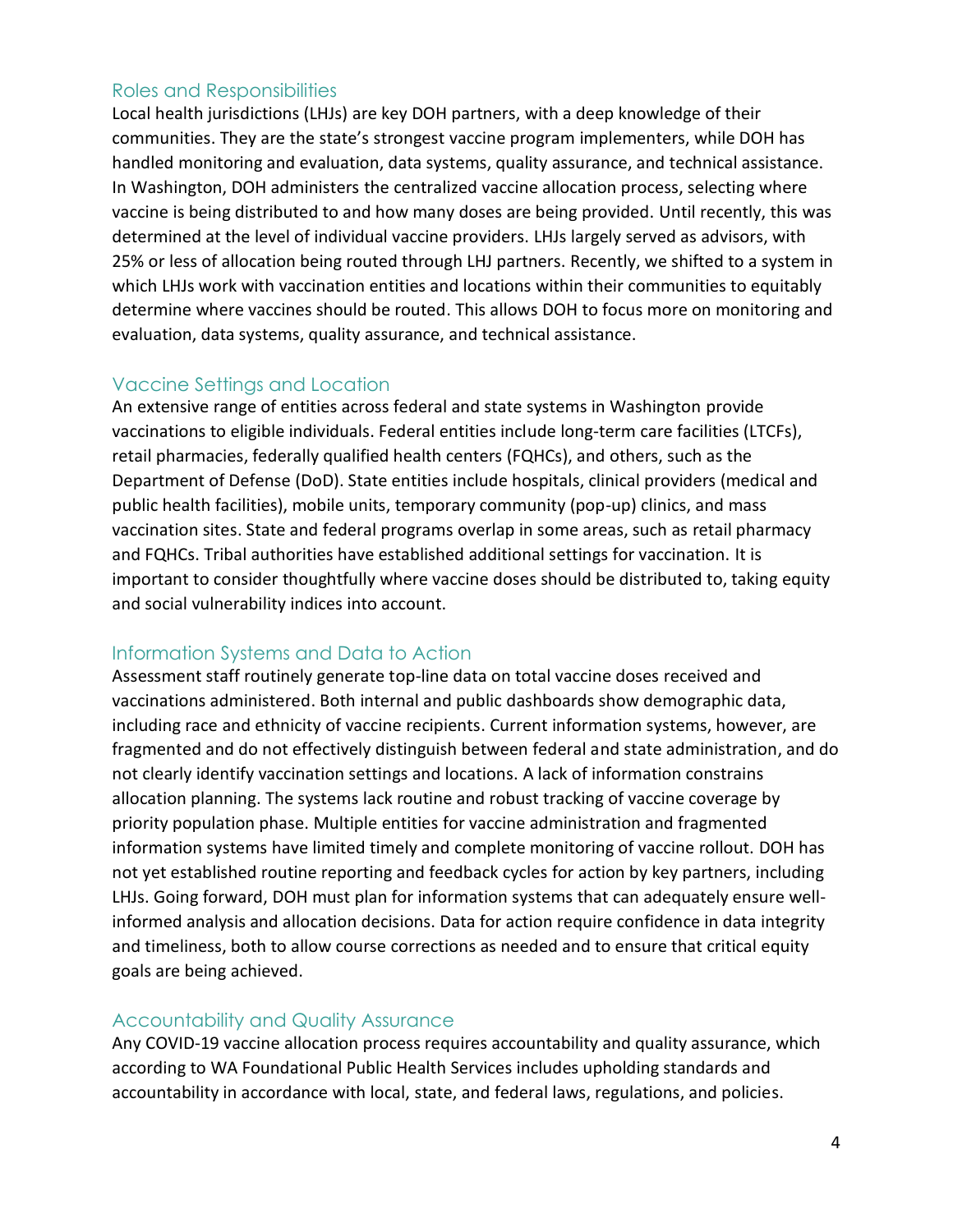Particular attention to fairness and equity in rollout is critical, especially within a changing context. Going forward, DOH will continue to incorporate accountability and quality assurance by partnering with LHJs and vaccination settings and locations to provide timely and accurate data that are used to identify and resolve issues.

# **The Allocation Cycle**

DOH's response will progress through several segments and timelines (Figure 2). The timelines must align with supply changes; for example, an allocation cycle used in prioritization phase 1, with vaccine scarcity, may not work in phase 2, 3, or 4. It must be adapted as needed to align in an evolving context.

### **Figure 2. Progression of Allocation Stages, Prioritization Phases and Vaccine Supply/Demand**

|                              |                              | <b>Estimated current position</b><br>in the response                    |  |
|------------------------------|------------------------------|-------------------------------------------------------------------------|--|
|                              | <b>Vaccine Supply/Demand</b> |                                                                         |  |
|                              | Low supply/High demand       | High supply/Variable demand                                             |  |
| <b>Prioritization Phases</b> |                              |                                                                         |  |
|                              | Phase 1                      | Phase 2<br>Phase 3<br>Phase 4                                           |  |
| <b>Allocation Stages</b>     |                              |                                                                         |  |
|                              | Stage 1:                     | Stage 2:<br>Stage 3:<br>Stage 4:                                        |  |
|                              | Weekly, centralized          | 3-week.<br>Stand down allocation team, return to<br>3-week. centralized |  |

Shifting to a flexible allocation system that is more responsive to community needs will require decentralization, and alignment of roles and responsibilities:

- LHJs will take the lead on local knowledge and partnership with vaccine providers.
- DOH will lead in information systems, monitoring and data to action, quality assurance, and robust tracking of coverage by priority population phase and progress towards equity goals.

Figure 3 below shows the main components of the proposed allocation cycle as we transition from the current allocation stage to the next one. Additional details, including specific timing of steps, will come later.

This allocation approach emphasizes the role of LHJs and maintains equitable distribution of vaccine doses across jurisdictions according to established pro-rata criteria. LHJs will determine administration sites and quantities for their overall county allocation. LHJs may direct vaccine doses to hospitals, medical offices, permanent and temporary clinics, public health entities, community health centers, and pharmacies. As shown in Figure 3, DOH may route some doses toward their own activities, such as mass vaccination clinics and contingency planning.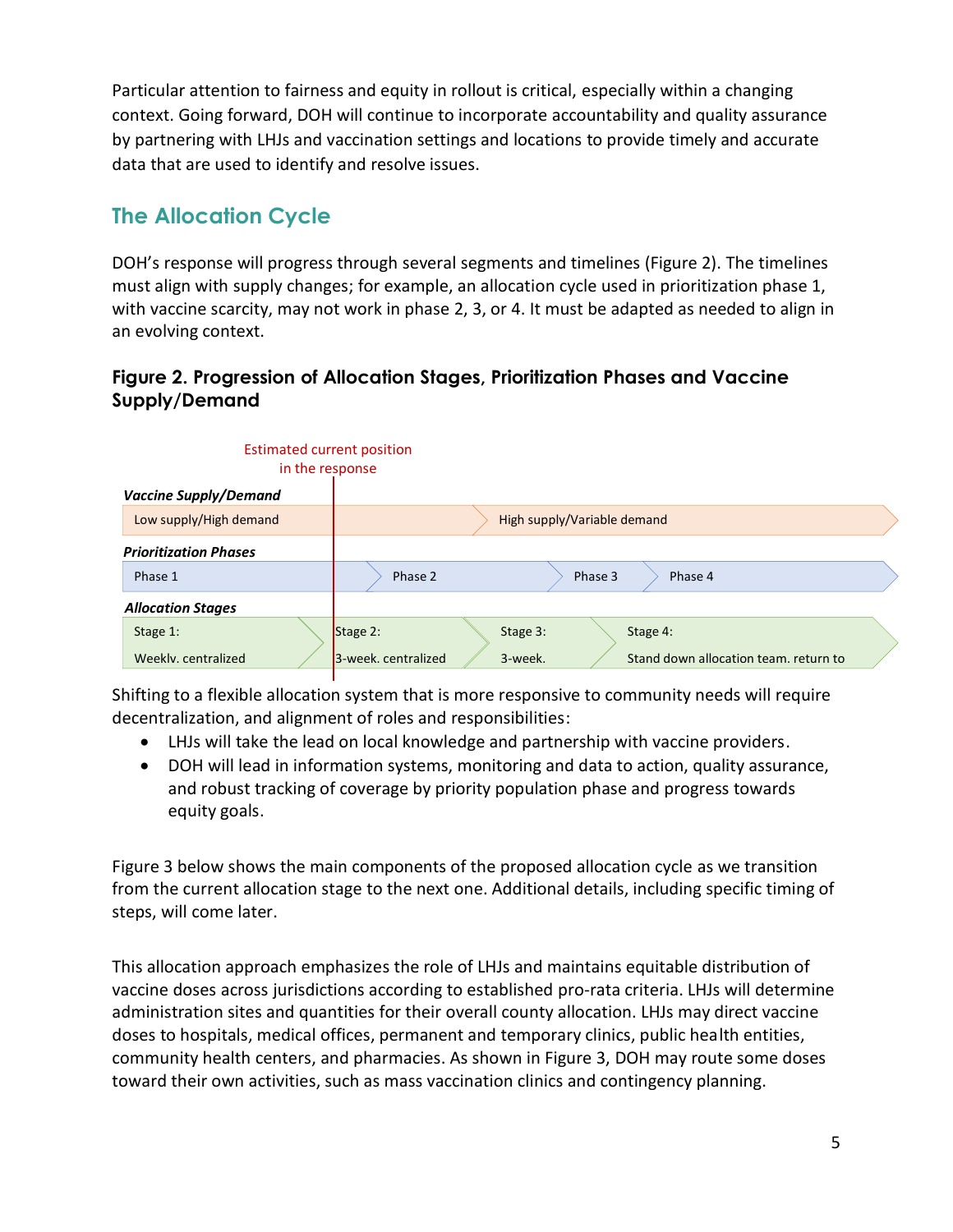However, DOH will distribute the majority of doses according to LHJ recommendations. LHJs will develop these recommendations using these inputs from DOH:

- Total number of allocated doses from both state and federal sources, for a full jurisdictional perspective.
- Total number of doses on hand prior to any additional allocations, including any federally supported vaccine programs in a jurisdiction.
- Vaccine coverage by population and prioritization phase.
- Equity indicators.
- The DOH *[COVID-19 Vaccine Prioritization Guidance and Allocation Framework.](https://www.doh.wa.gov/Portals/1/Documents/1600/coronavirus/820-112-InterimVaccineAllocationPrioritization.pdf)*

Provider performance information (doses on hand, equity indicators, etc.) will be disaggregated by facility type (e.g. hospital, pharmacy, mobile clinic). This is important for state public health partners to understand the most effective routes for reaching prioritized populations, as well as for accountability and quality assurance. The full allocation cycle depends on reporting to ensure these inputs are current, comprehensive, and useful for moving from data to action. As discussed elsewhere in this report, DOH information systems may need strengthening to ensure data integrity and confidence in the allocation process.

If a jurisdiction has a significant number of unused doses on hand, these count towards the prorata target and the jurisdiction may receive only small additional allocations. DOH may award larger allocations to jurisdictions with high throughput and few doses on hand.

Finally, with an increasing range of available vaccine products expected, the importance of a single vaccine presentation (i.e. one specific product offered) at each individual site may become increasingly important to manage complexity. Likewise, allocation planning may function most efficiently when considering a single vaccine product in a single allocation cycle. For example, if there are three vaccines available, the allocation cycle shown in Figure 3 would be conducted three times – once for each of the vaccine products. This may initially appear duplicative, but is likely faster, more reliable, and more feasible than interweaving COVID-19 vaccine products within a single allocation cycle.

## **Figure 3. Allocation Cycle Adapted for Changing Context**

*Cycle drawn for specific vaccine product (with three vaccine products, process should be conducted three times).* 

*This provides an overview of a proposed allocation cycle – cadence and specific timing for each step to be specified.*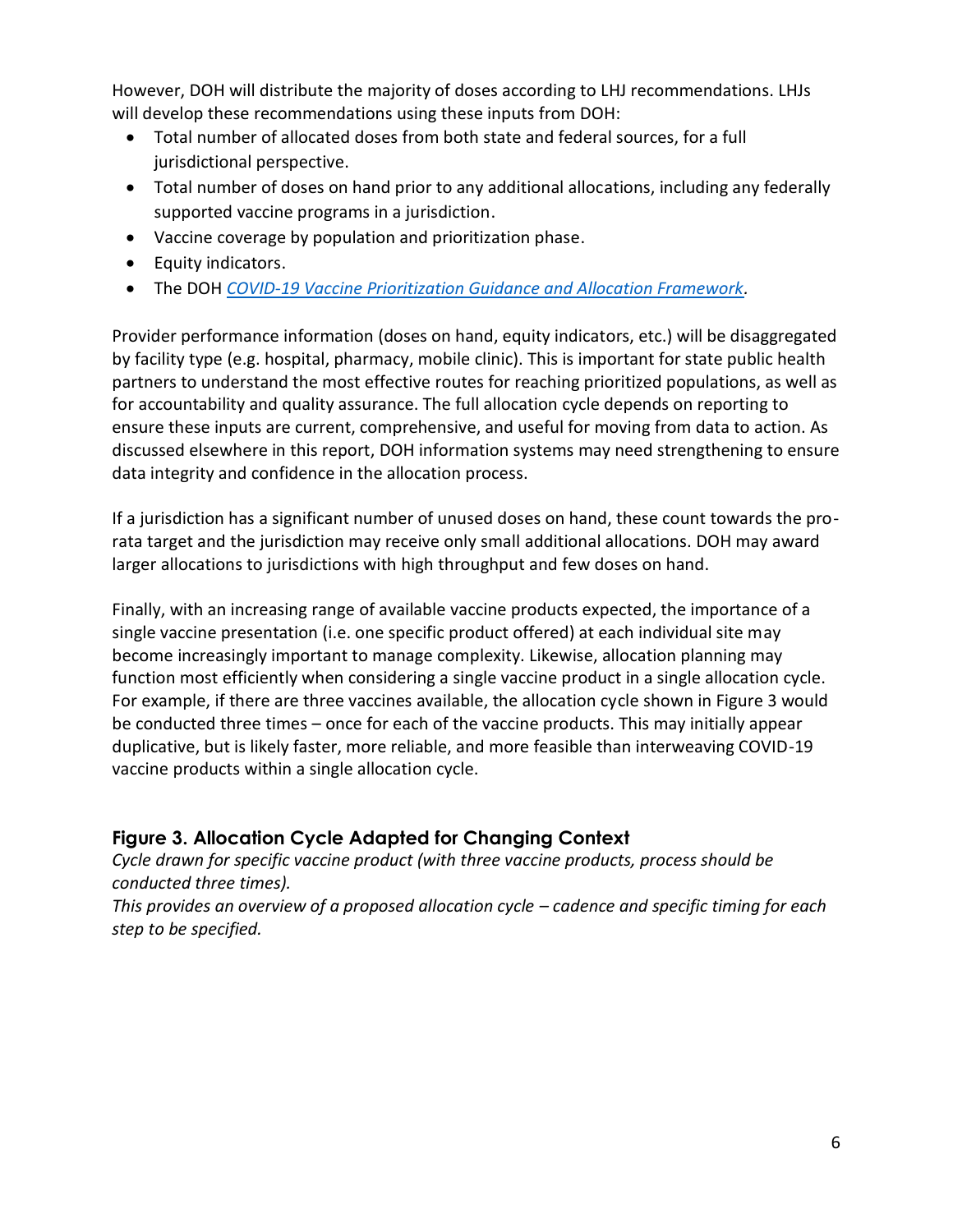

\*LHJ allocation can follow existing DOH guidance to manage partners who mismanage or under-utilize vaccine allocations Solid boxes - data points; Dash outline boxes - process elements

DOH and the LHJs will share responsibility for equity in vaccine distribution while continuing to quickly and safely vaccinate people in Washington, stifle the spread of COVID-19, and get the pandemic under control. Beyond the considerations in this paper, the underlying principles, allocation priorities, and assumptions remain unchanged and include:

- Using the DOH *[COVID-19 Vaccine Prioritization Guidance and Interim Allocation](https://www.doh.wa.gov/Portals/1/Documents/1600/coronavirus/820-112-InterimVaccineAllocationPrioritization.pdf)  [Framework](https://www.doh.wa.gov/Portals/1/Documents/1600/coronavirus/820-112-InterimVaccineAllocationPrioritization.pdf)* as primary guidance.
- Safeguarding equity, with appropriate allocation to areas with high social vulnerability factors and an appropriate mix of vaccination settings and locations to ensure meaningful access.
- Incorporating provider- and site-specific information in allocation decisions, including consideration of existing inventory, storage capacity, and throughput capacity.
- Participating in systems that track vaccine errors and potential adverse events.
- Complying with state and federal reporting needs and all HIPAA and Joint Commission requirements for vaccine record keeping and retention.
- Identifying non-compliant sites, and ensuring vaccine is not continuously supplied to sites that hoard or improperly store, handle, or administer vaccine.

With this approach, LHJs may also elect to operate in inter-county or regional partnerships. While the total county-level pro-rata allocation would not change, pooling resources may allow more efficiency and effectiveness in reaching key populations.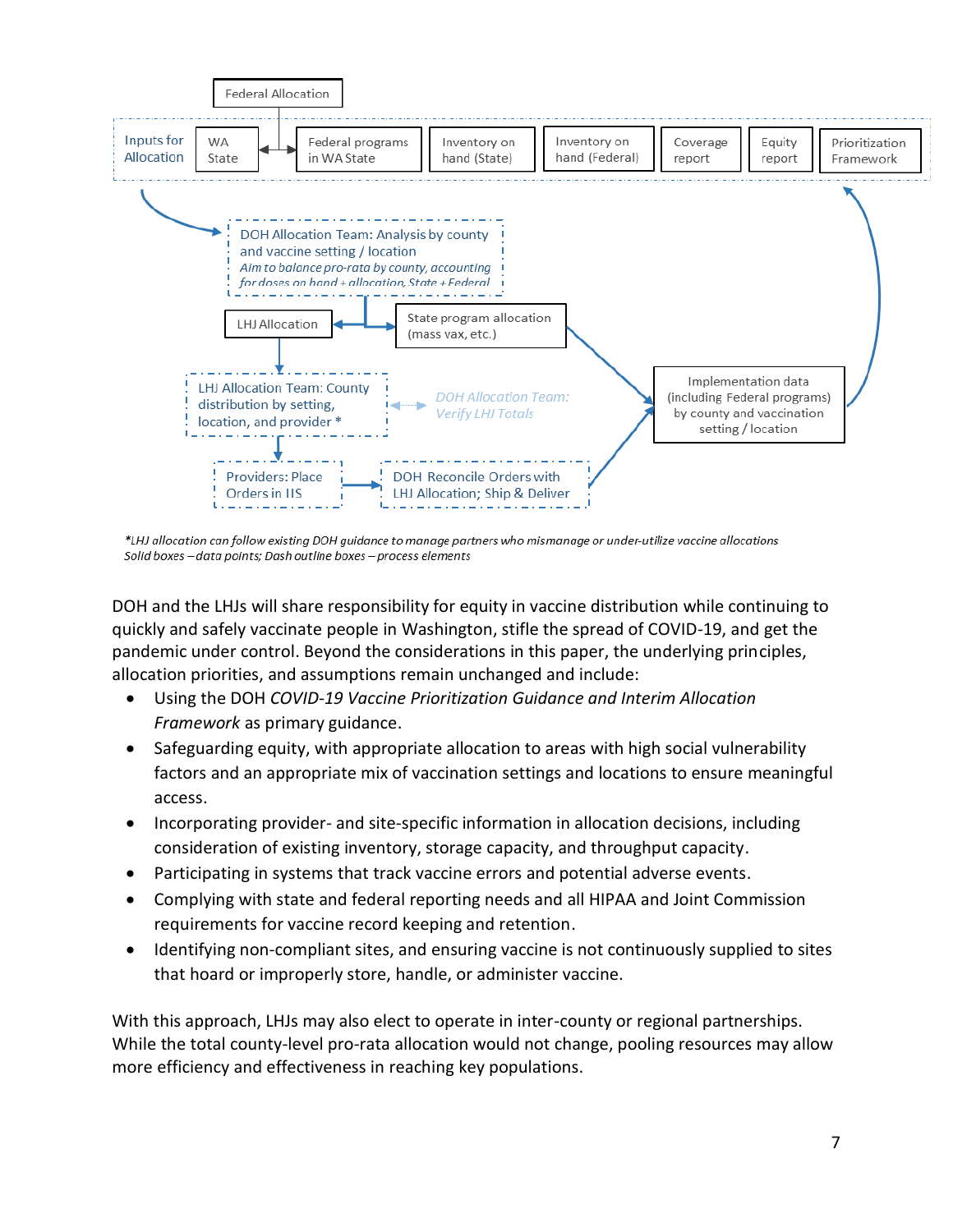# **Adaptation of Allocation Approach**

This review reflects significant successes and identifies opportunities for development as vaccine roll-out changes. With increased supply, variable demand, and ongoing challenges in achieving key health equity goals, DOH will need an increasingly flexible and decentralized approach to allocation that is responsive to community needs.

With such a shift, information systems would become increasingly important: both to provide DOH with a mechanism for monitoring and assurance, and to support LHJs in tracking provider performance. Across local and state entities, robust tracking of coverage by priority population phase and progress towards equity goals is critically important. At a basic level, DOH information systems should be able to offer information that can be used for statewide decisions (coverage by phase, progress in equity) and LHJs (provider-level performance). Figure 4 is an example of a comprehensive, full-cycle information system.



### **Figure 4. Information System Needs**

Cross-reference with COVID disease epidemiology for allocation planning

Figure 4 shows what data elements are needed for appropriate allocation planning, accountability, and quality assurance. A system that adequately supports data integrity is both a current need and necessary for successful transition to future allocation approaches.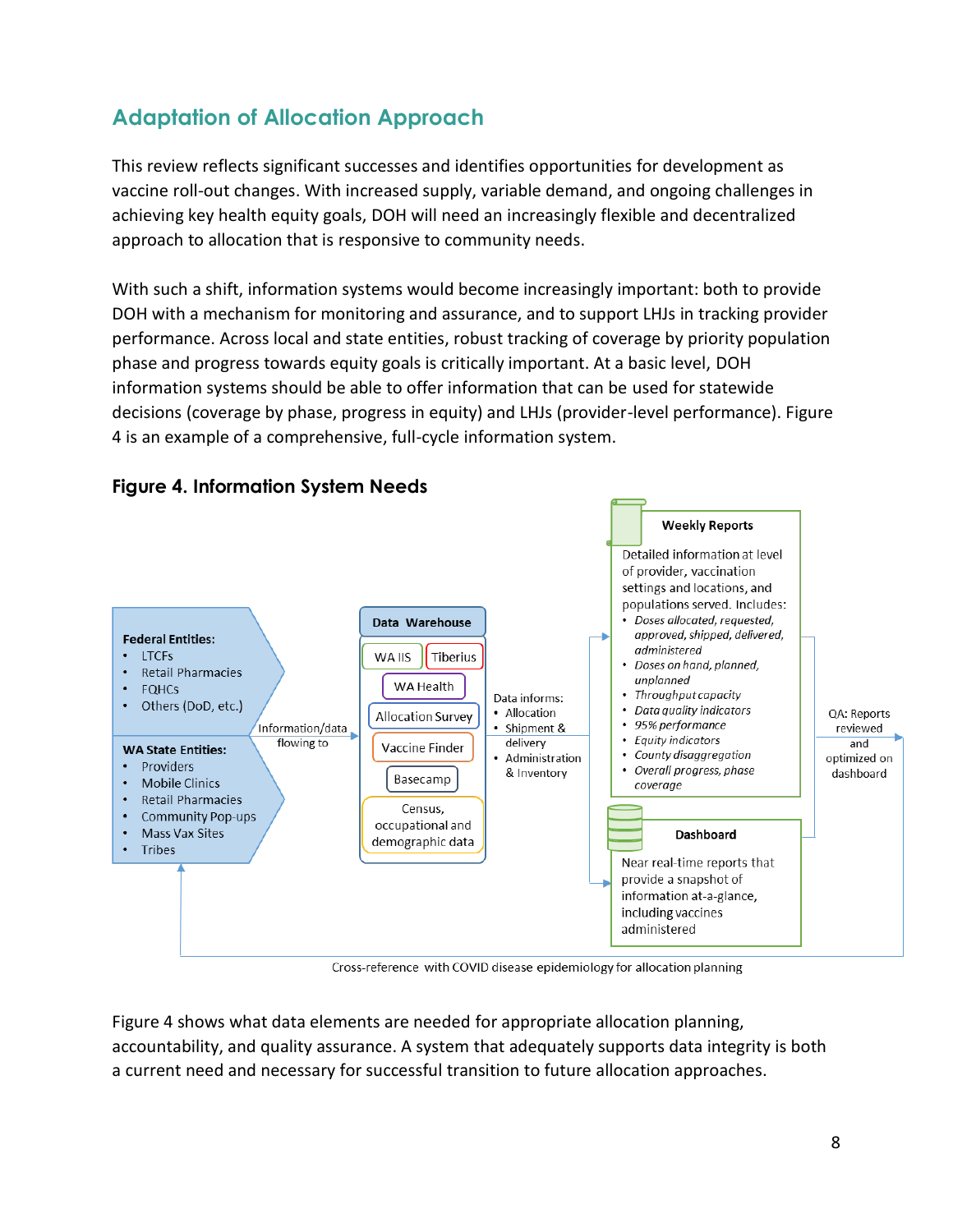## **Expected Outcomes and Next Steps**

As vaccine supply increases, DOH will shift where it allocates doses. Figure 5 shows the shift of vaccine doses over time and who should be receiving vaccine. In a new system, DOH will continue to allocate vaccine to mass vaccination sites and tribes. The doses of vaccine allocated directly by DOH to hospitals and pharmacies should drop to zero, and doses allocated to LHJs should increase significantly, allowing LHJs to thoughtfully and equitably share vaccine among their county vaccine distribution sites, which will include hospitals, pharmacies, providers, and FQHCs.



#### **Figure 5. Portrayal of Vaccine Allocation Over Time**